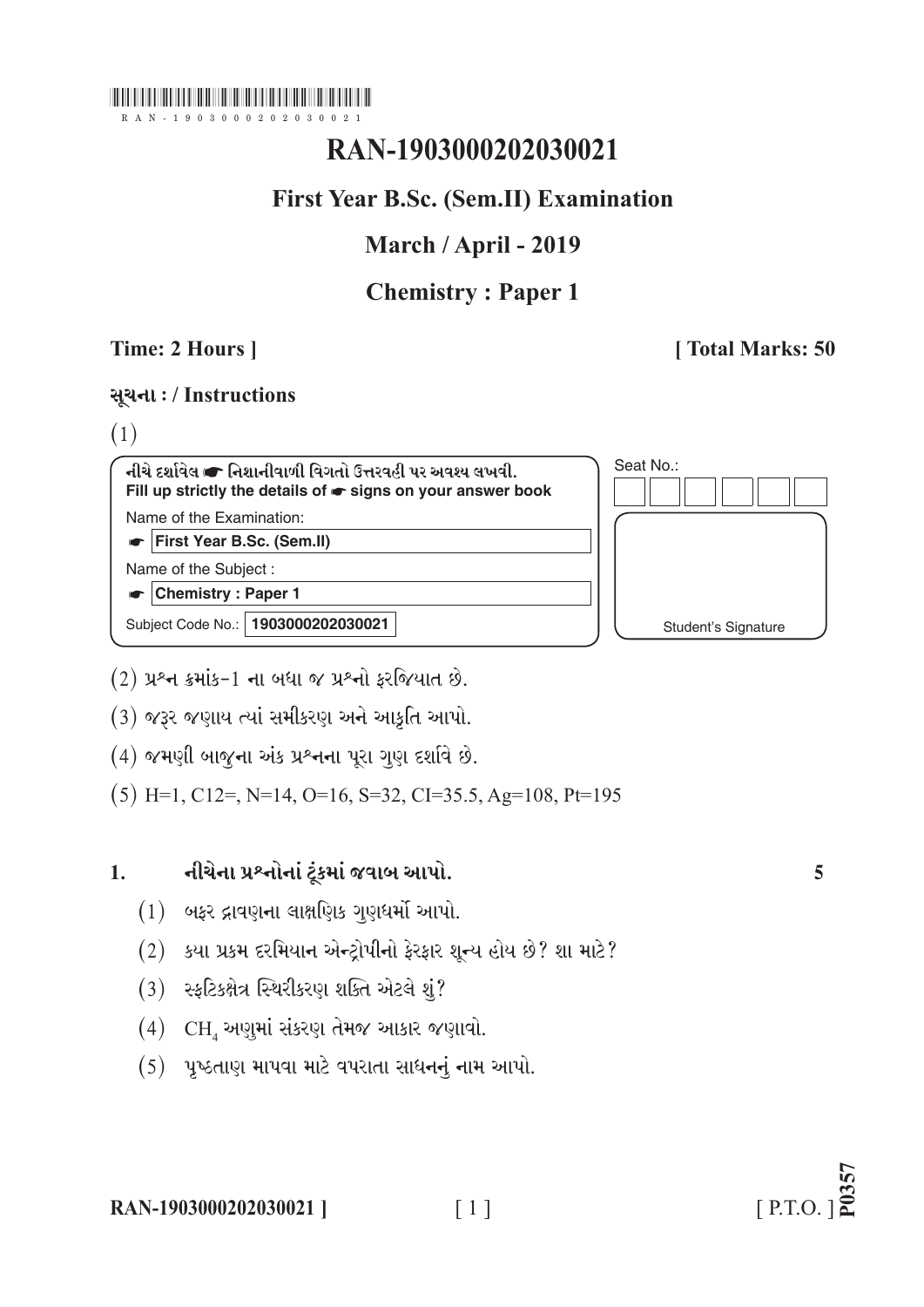#### નીચેનામાંથી કોઈપણ ત્રણનાં જવાબ આપો.  $2.$

- (1) એમોનિયમ હાઈડ્રોક્સાઈડ અને એમોનિયમ ક્લોરાઈડના મિશ્ર દ્રાવણ લઈ તેની બફરક્રિયા સમજાવો. આ બફર દ્રાવણનું PH ગણવા માટેનું સૂત્ર મેળવો.
- $(2)$  પદો સમજાવો અને એકમો તારવો.
	- $(1)$  વિશિષ્ટ વાહકતા
	- $(2)$  તુલ્યવાહકતા
	- $(3)$  કોષ અચળાંક
- (3) કાર્નોટ ચક્રની આકૃતિ આપી નીચેના બે તબક્કા સમજાવો.
	- $(1)$  સમતાપી સંકોચન
	- (2) સમોખ્મી વિસ્તરણ.
- $(4)$  300 K તાપમાને 0.1 M વિદ્યુતવિભાજ્ય દ્રાવણનો અવરોધ 60 ઓહમ છે. જો કોષના વિદ્યુત ધ્રુવો વચ્ચેનું અંતર એક સે.મી. હોય અને ધ્રુવોની લંબાઈ અને પહોળાઈ અનુક્રમે 1.4 સે.મી. અને 0.85 સે.મી. હોય તો વિશિષ્ટ વાહકતા અને તુલ્ય વાહકતા શોધો.
- $(5)$  4.0 ગ્રામ હિલિયમ વાયુનું 30<sup>0</sup> સે. તાપમાને સમતાપીય અને પ્રતિવર્તી વિસ્તરણ તેનું દબાણ એક વાતાવરણથી દશ ગણું વધે ત્યાં સુધી કરવામાં આવે છે. આ પ્રક્રમ દરમિયાન એન્ટોપી ફેરફાર ગણો.

 $(R = 8.314$  JK<sup>-1</sup> mole<sup>-1</sup>, He = 4)

#### નીચેના માંથી કોઈપણ ત્રણના જવાબ આપો.  $3.$

(1) સમ ચતુષ્ફલકીય સંકીર્ણોમાં d- કક્ષકોનું વિભાજન સ્ફટિક ક્ષેત્રવાદના આધારે સમજાવો.

 $\lceil 2 \rceil$ 

- $(2)$  d- કક્ષકોના આકાર સમજાવો.
- (3) સ્ફટિક ક્ષેત્રવાદ એટલે શું? સ્ફટિક ક્ષેત્રવાદની મુખ્ય અભિધારણાઓ આપો.
- (4) पेटिन्सननी पध्धतिथी सिલ्वरनं निष्कर्षण वर्णवो.
- $(5)$  ટંકનોંધ લખો.
	- $(1)$  કોટોગ્રાકીમાં સ્લિવર બ્રોમાઈડનો ઉપયોગ.
	- (2) સિલ્વરનો ઢોળ.

15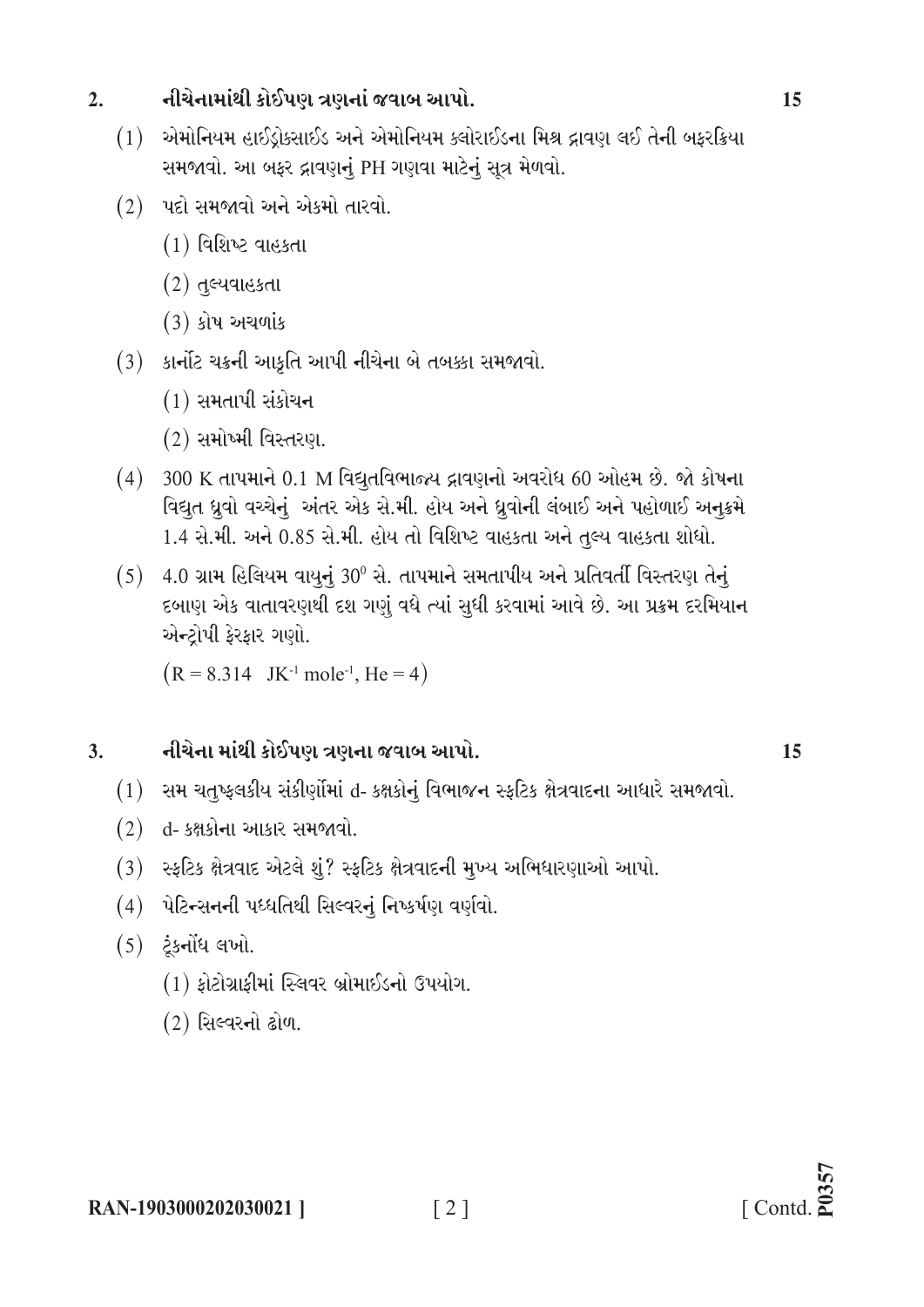#### નીચેનામાંથી કોઈપણ ત્રણનાં જવાબ આપો.  $\overline{4}$ .

- (1) CO અણુનાં બંધક્રમાંક અને ચુંબકીય ગુણ આણ્વીય કક્ષક શક્તિ સ્તરના આધારે સમજાવો.
- $(2)$  ભેદ સ્પષ્ટ કરો.
	- $(1)$  બંધકારક અને પ્રતિબંધકારક આણ્વીય કક્ષકો.
	- $(2)$  જિરાડ અને અનજિરાડ કક્ષકો.
- (3) પ્રવાહીની સ્નિગ્ધતા સમજાવો. આ રાશિના માપનની ઓસ્વાલ્ડ વિસ્કોમીટર પધ્ધતિ વર્ણવો.
- (4) પેરાકોર અને પૃષ્ઠતાણ બંને વચ્ચેનો સંબંધ દર્શાવતું સમીકરણ ઉપજાવો.
- $(5)$  25°c તાપમાને પેરાકલોરો ટોલ્વીનની ઘનતા અને પુષ્ઠતાણ અનુક્રમે 1.065 ગ્રામ/મિ.લિ. અને 32.24 ડાઈન/સે.મી. છે. પેરાકલોરો ટોલ્વીનનો પેરાકોર ગણો. (પેરાકલોરો ટોલ્વીનનો અણુભાર = 126.5)

### **English Version**

### **Instructions**

- 1) As per the instruction no. 1 of page no. 1
- 2) All questions of No.1 are Compulsory.
- 3) Give equations and figures wherever necessary.
- 4) Figures to the right indicate marks of the question.

5) H=1, C12=, N=14, O=16, S=32, CI=35.5, Ag=108, Pt=195.

#### $\mathbf{1}$ . Answer the following questions in short

- 1) Give characteristics properties of buffer solution.
- 2) During which process the change of entropy is zero? Why?
- 3) What is crystal field stabilization energy?
- 4) Give the hybridization and shape in  $CH<sub>a</sub>$  molecule.
- 5) Give the name of an instrument to determine surface tension.

#### $2.$ Give answers of any three of following:

1) Explain buffer action by taking mixture of amonium hydroxide and amonium chloride. Derive the equation of PH for this buffer solution.

 $(15)$ 

 $(5)$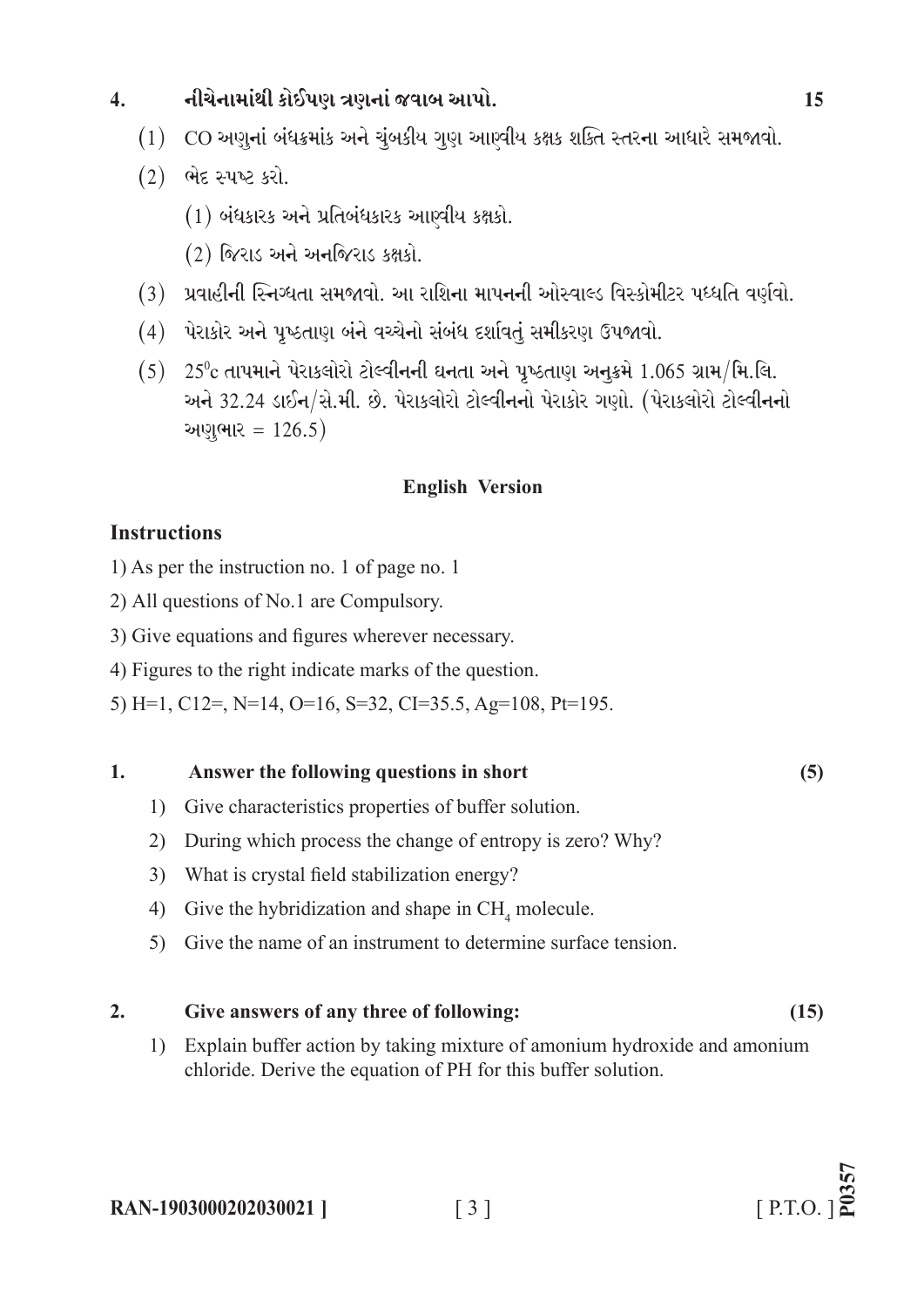- 2) Explain terms and obtain units:
	- (i) Specific conductance
	- (ii) Equivalent conductance
	- (iii) Cell constant.
- 3) Describe following two steps of carnot cycle giving its diagram.
	- (i) Isothermal contraction
	- (ii) Adiabatic expansion
- 4) The resistance of a 0.1 N electrolyte solution is 60 Ohm at 300k. The distance between electrodes is one cm. and the length and width of electrode in the cell are 1.4 cm and 0.85 cm respectively. Calculate specific conductivity and equivalent conductance.
- 5) 4.0 gram of helium are allowed to expand isothermally and reversibly from one atmosphere to one-tenth of the original pressure at 30°c. Calculate the change in entropy during this process.

 $(R= 8.314 \text{ JK}^{-1} \text{ mole}^{-1} \text{He}=4)$ 

### **3. Give answers of any three of following: (15)**

- 1) Explain the splitting of d. orbital's in tetrahedral complexes with the help of crystal field theory.
- 2) Explain shapes of d-orbitals.
- 3) What is crystal field theory? Give the basic assumptions of crystal field theory.
- 4) Describe extraction of silver by pettinson process.
- 5) Write short note:
	- (i) Use of silver bromide in photography.
	- (ii) Electroplating of silver.

### **4. Give answers of any three of following: (15)**

- 1) Explain bond order and magnetic property of Co molecule on the basis of molecular orbital energy level diagram.
- 2) Give the differences:
	- (i) Bonding and antibonding molecular orbital's.
	- (ii) Gerade and ungerade orbital's.